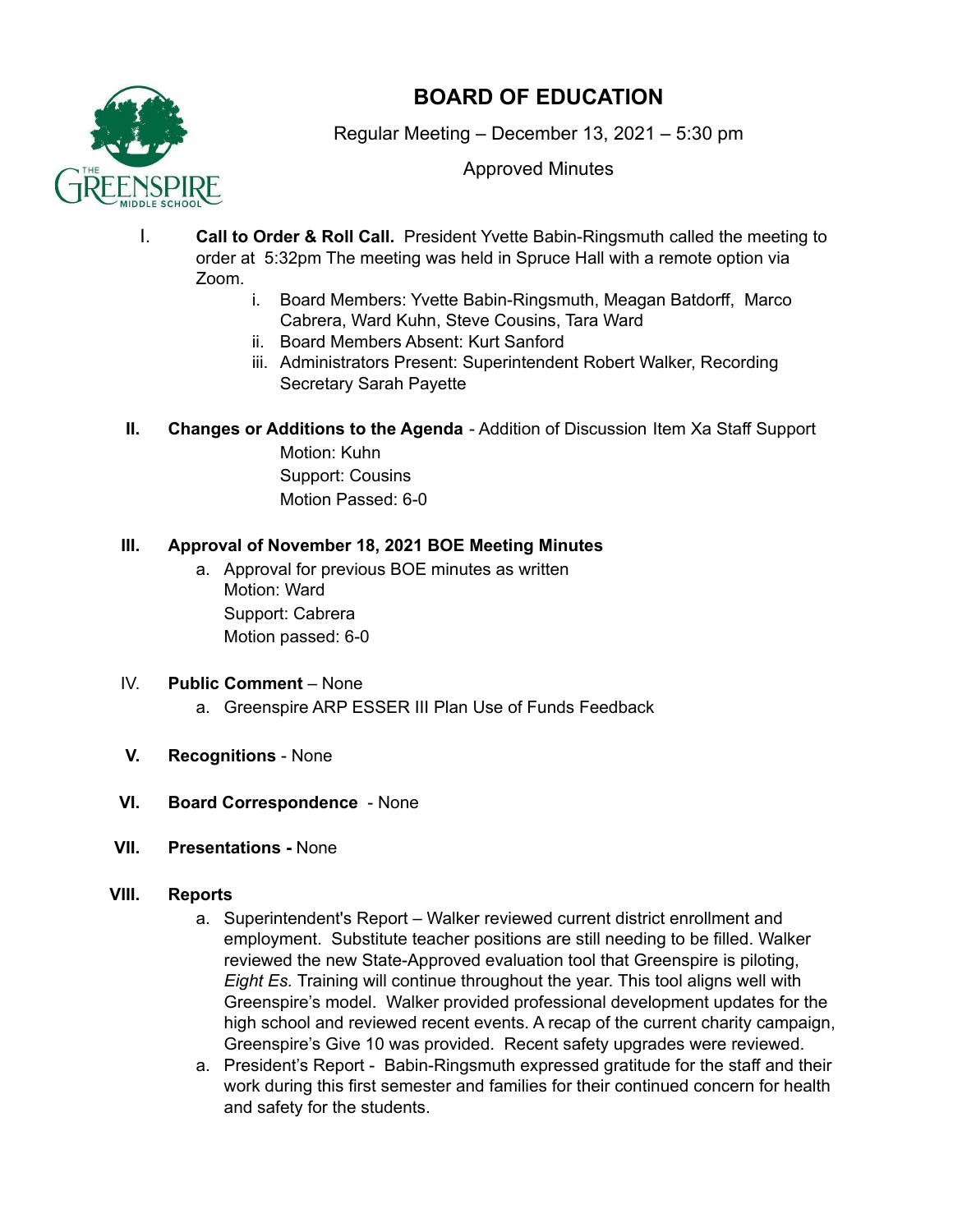- b. Treasurer's Report Batdorff reported no big changes over the last month. Current loans were reviewed. Budget is holding steady with the exception of some additional facilities expenses.
	- i. CSP Grant
- c. Authorizer's Report GVSU's representative, Matt Missias, reminded the board of National School choice week in January. School performance results will be published in January. Board renewals are coming up and Missias will be following up with members after the new year.
- d. Faculty summary: On behalf of the district, Kris [Galoci](mailto:kris.galoci@greenspireschool.org) reviewed some of the challenges in the past month and expressed gratitude for the vigilance of the school and board for COVID protocols. Galoci also shared the staff perspective on recent events of the district and confidence for the new evaluative tool.

## **IX. Consent Agenda**

- a. Committee Reports
	- i. Facilities & Finance
	- ii. School Expansion
	- iii. Personnel
	- iv. Curriculum/School Improvement Team
	- v. Student Support Council
	- vi. Approval of consent agendas of those provided Motion: Kuhn Support: Cousins Passed: 6-0

## **X. Discussion Items**

a. Board Level Staff Support - Walker reviewed some of the current staff challenges due to high school expansion. Board discussed funding of a potential dean of students position and related facility space challenges.

## **XI. Action Items**

- a. Approval of District Emergency Operations Plans
	- Motion: Cousins

Motion Support: Kuhn

Passed: 6-0

b. Approval of Enrollment Policy 2022-2023 Motion: Cabrera Support: Cousins Motion Passed: 6-0

## **XII. Public Comment** - none

**XIII. Adjournment into Closed Session at 6:18 pm at request of superintendent** Motion: Kuhn Support:Ward Motion passed: 6-0